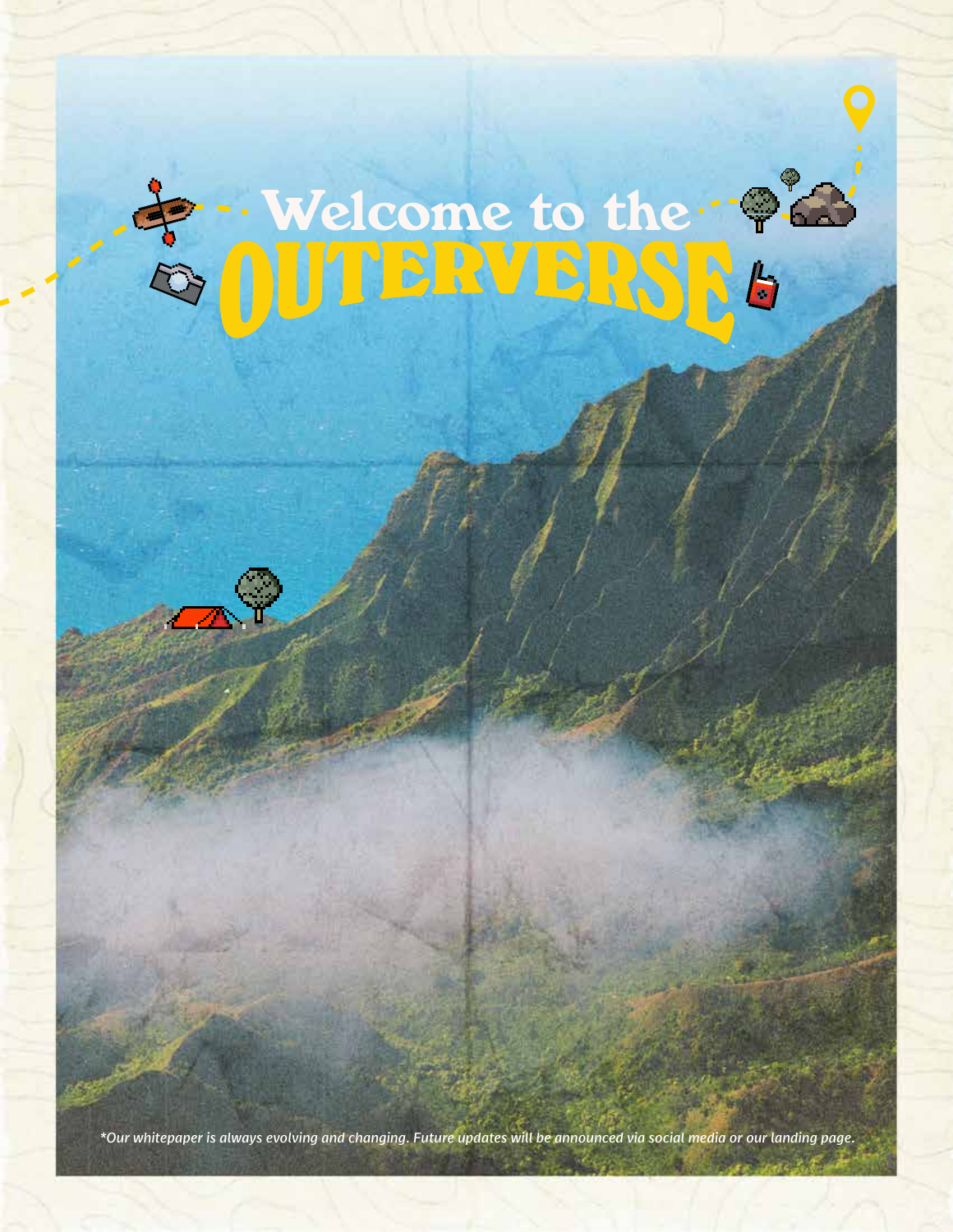Introduction

### At Outside, our name is our mission - to get everyone Outside.

Our work is cut out for us; Americans are more disconnected from the outdoors than ever. Today the average American checks their **phone 344 times a day**, and screen time for kids ranges from **4 to more than 9 hours daily**. We think that portends a grim future for our kids, our society and our planet, but big tech's plans include only more screens, more devices, and eventually a full-scale move into the Metaverse. To us, this sounds like a dystopia where technology mediates every interaction and the outdoors is reduced to a digital simulacrum of real forests, mountains and waves.

### Our hope for the future is very different.

We are both outdoorspeople and technologists, so we know that technology can elevate real-world experiences, not just replace them. We know that we can have more time outdoors, stronger communities, and technologies that inspire and enable us to lead healthy, active and meaningful lives. We are striving to build digitally enhanced communities and experiences that encourage us to get outside – and reward us when we do. We understand that the coming generation of Web3 technology will make the way stories are created, curated and rewarded online better for both creators and consumers. And finally, we believe this is just the beginning of a new paradigm for what progress looks like at the intersection of culture, technology, and the outdoors. These new technologies will play a role in content, experiences, utilities, community building and commerce in the future.

## OUTERVERSE

We are building all of those elements into a new community ecosystem that we call the Outerverse. There are three key components to the Outerverse ecosystem:



#### **CR** Creator platform



## **A** token with utility and reward characteristics.

Combined, these tools will offer our readers and online communities a revolutionary array of new ways to discover storytelling, to connect with each other and with world-class creators, and to build a more sustainable future for outdoor media. We are developing technologies and partnering with other companies to launch innovative "Outside to Earn" functionalities that incentivize time spent outside with rewards such as gear drops, access to outdoor icons, IRL events, meet-ups and exclusive content.

We also believe that these innovations can be married with our pillars of people, planet and participation. Our Web3 technologies are built on a highly energy efficient blockchain to minimize environmental impact. We have neutralized the carbon impact of every transaction, and a portion of all profits goes back to organizations that support sustainability, access and inclusion in the outdoors.

We believe that the Outerverse will be a better home for our readers, our friends and our families than the Metaverse. We want you to join us in building this future.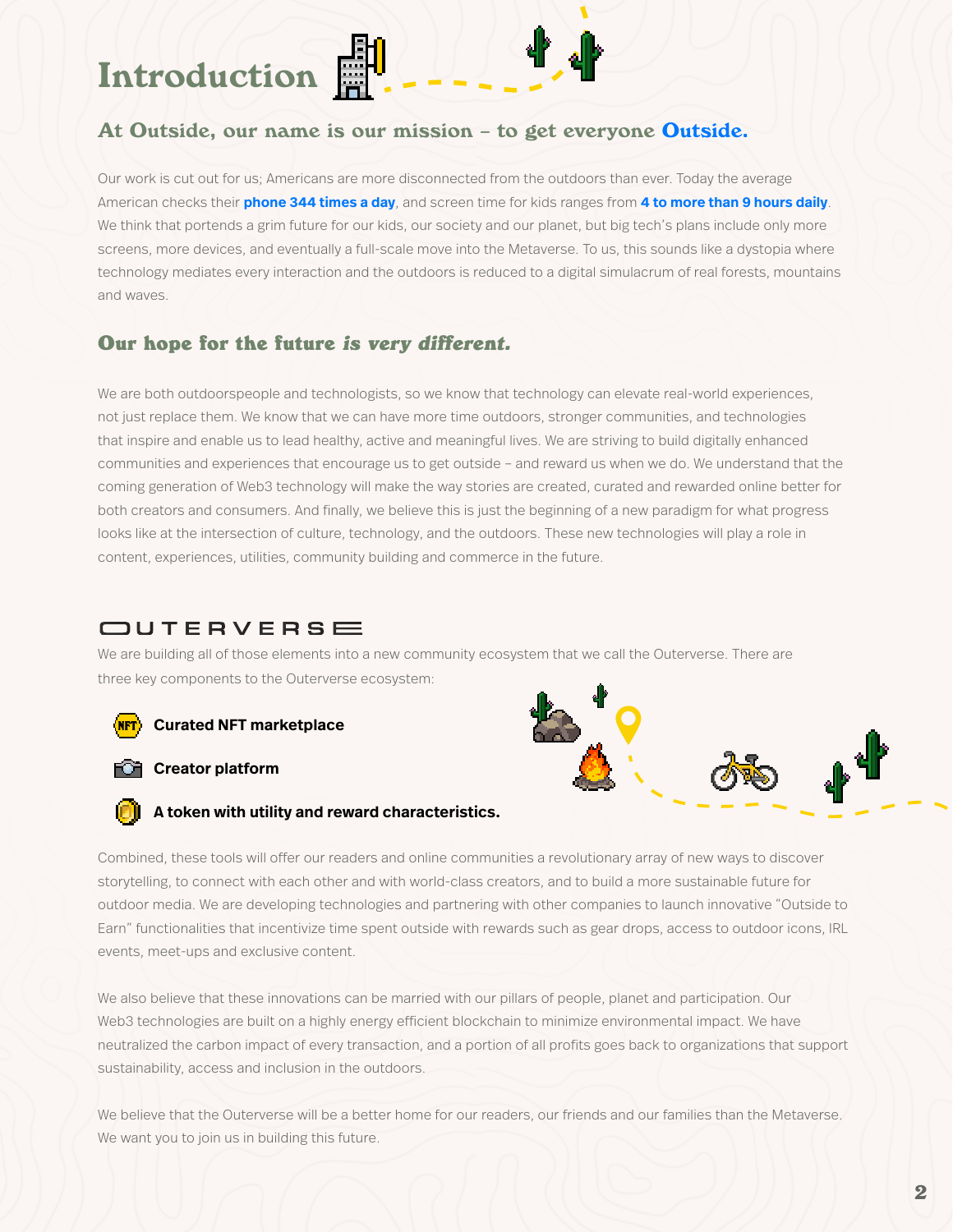## Roadmap

Our commitment to the Outerverse is a deep dive, not just a short-lived experiment. Over the coming years, the shift to blockchain-based technologies will fundamentally alter the media ecosystem and the creator economy, so this launch is only our first step into exploring a suite of technologies that we hope will better serve our audience, community and partners. We have invested in a fully dedicated staff of engineers, product developers, engagement experts, creative directors and marketing experts to build our Outerverse projects. Our technology partner is **Superlayer.io**, a team of experienced Web3 builders that will guide the creation of the Outerverse platforms and token economy. These resources do not detract from our existing efforts; they are an investment in the future, which will build upon our existing community, content library and brands.

The first element of the Outerverse initiative will be the launch of our NFT marketplace at **Outside.io.** Today's NFT marketplaces are awash in low-value offerings that provide no substantive benefits to their communities and don't align with a sustainable future. As a value-driven organization that has earned a trusted reputation across more than 80 years of media innovation, we want to build a marketplace that exemplifies our values and delivers authentic experiences to our communities. Outside.io's community will know that every NFT experience offered on the marketplace meets high standards of production, content and sustainability.

To achieve that vision, we are developing an approval process to ensure that all NFT projects fit the mission of "Get Everyone Outside," and we are actively recruiting talented creators and well-known brands as partners to ensure that our offerings are broad, diverse and exciting to our community. Also, up to 20 percent of net profits from every new NFT offering will go to our non-profit partners to help build the diverse outdoors and wellness communities we want in the future, and every NFT will be encoded with incentives and benefits that encourage people to go outside.

While digital collectibles are a core part of NFTs, we think of our marketplace in larger terms – it offers a passport into a rich world of outdoor art, community, events, product access, and experience. Outside is the world's leading platform for outdoor content, activity and services, so the opportunities are endless. Our wide-ranging ecosystem comprises more than 30 media and technology brands, including the leading content producers in every outdoor and healthy living category, the Gaia GPS and Trailforks mapping apps, cycling events, film tours like Warren Miller and the Fly Fishing Film Tour, decades of iconic content and deep ties to the best creators in the world.

Outside.io's community will know that every NFT experience offered on the marketplace meets high standards of production, content and sustainability.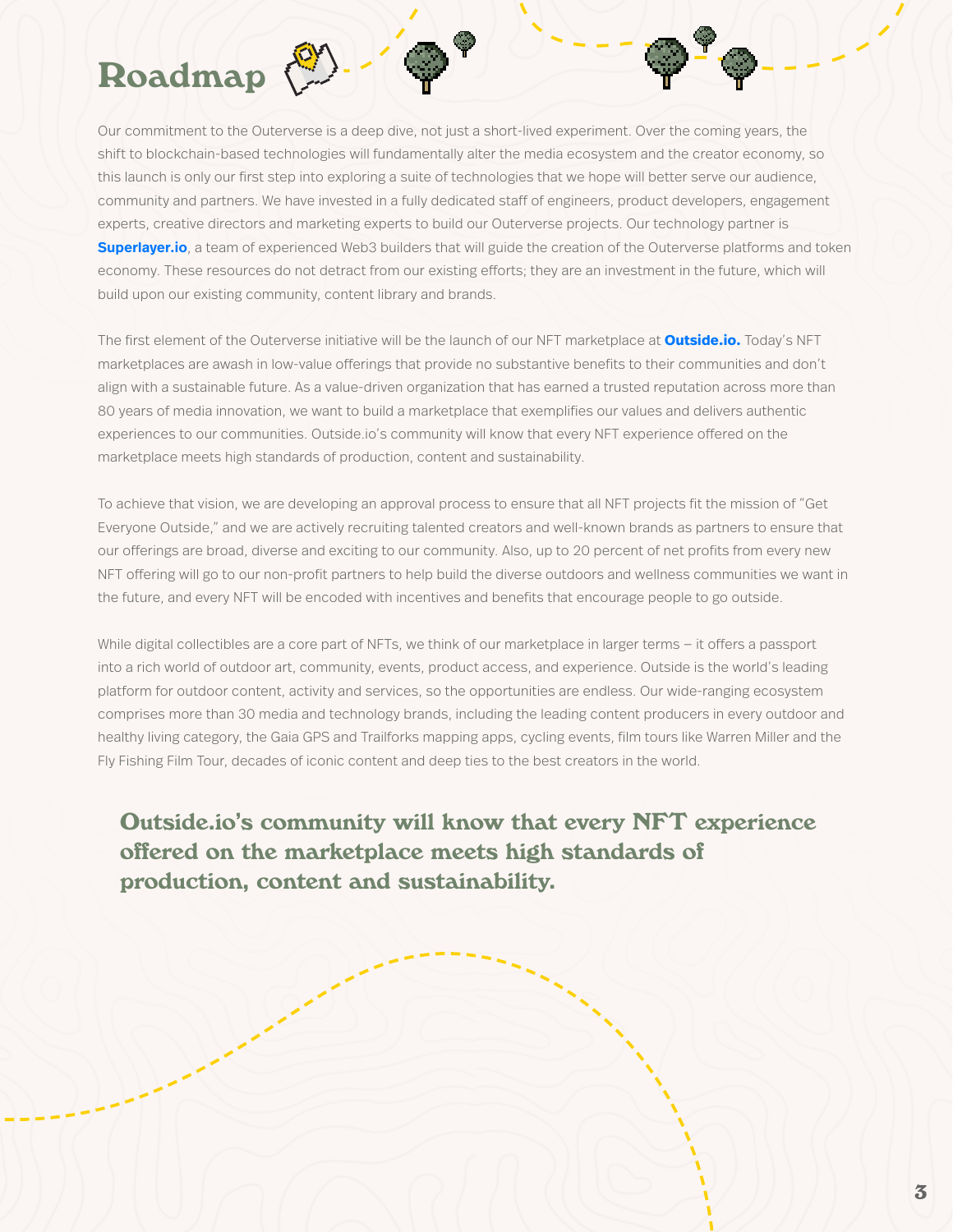# Roadmap (cont.)

For our own offerings, we are exploring event tickets in NFT form that are coded to unlock rewards for activity or to provide additional benefits at shows. We anticipate including premium content offerings as NFTs, and access to exclusive events or meet-ups with legendary athletes and creators. Our brand partners include leading gear manufacturers, any of which could offer unique experiences and gear discounts via NFTs.

While next-gen participatory experiences are our main goal, there are also unique benefits to building this community around a token-based ecosystem. For example, we will work with our community and in places like our **Discord** channel to understand the benefits they would like, and we can offer voting opportunities to token owners so that the community can co-create the experience it wants. A token-based ecosystem makes it easier to compensate content creators for the value they generate, and it can enable feedback loops that reward fans for engaging with our best contributors and content. Finally, in a Web3-based paradigm, data is associated with your wallet address, not your personal information, so users will have more control over personal data and can easily remove it from our ecosystem. We will also offer owners options to remain anonymous.

For a list of current creators and drops, see our **Trail Map**.

We know that we have only scratched the surface of what token-based online communities may mean, but we know that this ecosystem will allow us to connect dots between activity, content, experience, commerce and access.



4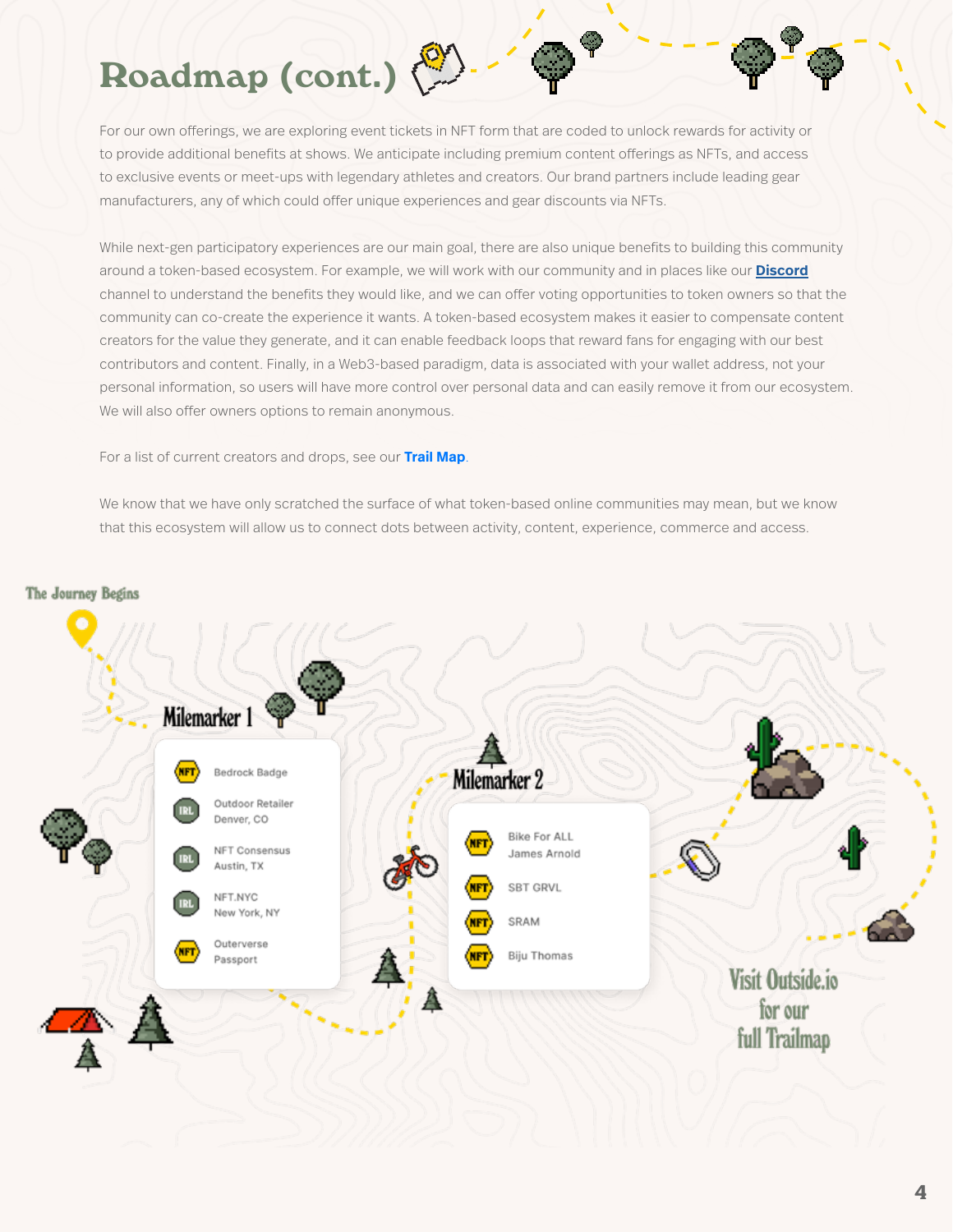# Outerverse Passport



The first NFT offered on Outside.io will be the Outerverse Passport, coming this summer. The Passport will be a unique generative digital collectible, artistically beautiful and individually numbered. The Passport will bestow multiple benefits on holders, including early access to select future NFT launches, special access to events and meet-ups, content and community benefits, and an exclusive multiplier to the incentives for being outdoors. We will continually add benefits to this NFT over the coming months and years, in order to ensure that our early community members are rewarded for supporting us from the start.

This Outerverse passport will be the first and only of its specific design. We imagine the Outverse Passport as having the same function as your real-life passport — it provides an entry into new territories, experiences and adventures. New Outerverse-curated projects could be viewed as "stamps" that, when combined with the Outerverse Passport, allow for entry into special experiences and utility from our partners and creators. Over time these "stamps" will continue to open up new adventures in the Outerverse. But above all, an Outerverse Passport is your badge, your bona fides, your piece of a historically significant moment. It's proof that you were there at the start, and a powerful connection to a special community. And it's more than that: The Passport is a living, breathing fun generator.

By coding benefits into every NFT, In late June, we will mint the Outerverse Passport and offer 10,000 units available for sale. We will also launch additional community-based NFTs in the future, but the Passport will always be a unique membership opportunity.

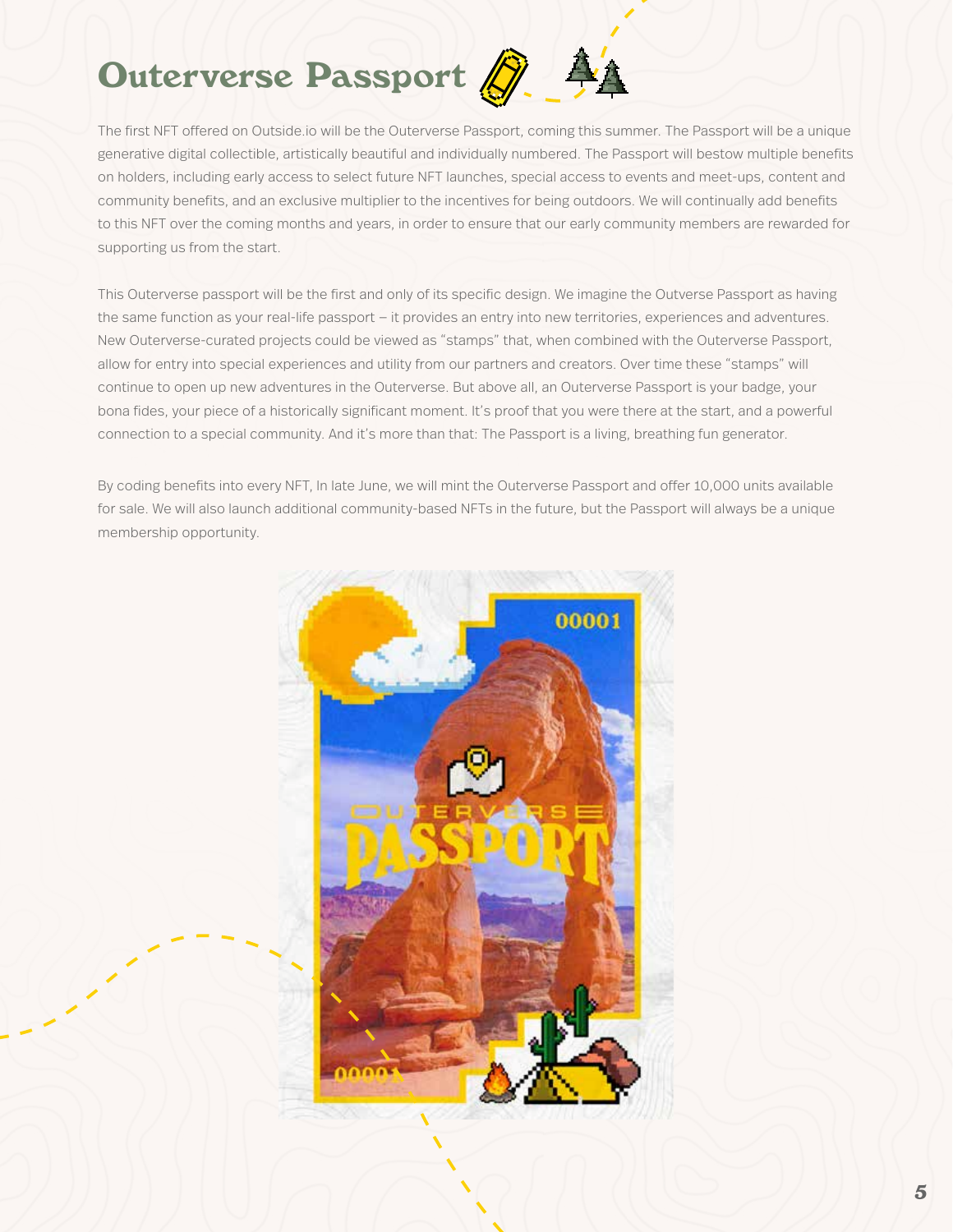## Our Commitment

Outside.io is the first outdoor and active lifestyle NFT marketplace with a mission to promote wellness, diversity and sustainability. Every NFT listed on our marketplace will be coded to give back to non-profit partners that we feel best advocate for our pillars. We will distribute a portion of the net revenue, after the costs to operate and market the platform, from sales of the Outerverse Passport and subsequent new NFTs to nonprofit groups in our space that are working on participation, inclusivity, and planet. Afterwards, our marketplace will govern a net 5% royalty from secondary and ongoing sales to our non-profit partners. This will help fund the organizations doing the hard work in sustainability and DEI initiatives designed to get everyone outside. We are creating multi-year partnerships with nonprofits, ranging from grassroots to internationally known charities. We will also share royalties with these partners from secondary sales that occur on the Outside.io marketplace.

 $\mathbf{A}^{\mathbf{A}}$ 

## Our initial partners include:



## Environment

The original blockchain protocols (like Bitcoin and Ethereum) required massive computing power, because their distributed-ledger and proof-of-work models meant every transaction involved thousands of computers running code to update and store data records. And all of that computing power resulted in electricity demands that are simply unsustainable from a climate perspective. As a company that depends on a healthy environment, Outside is mindful of this challenge and we're choosing the lowest-impact solution at every turn. Fortunately, the Web3 community also cares about the planet and is rapidly developing alternative models (like proof-of-stake) that are highly secure but radically reduce greenhouse gas emissions. A leader in this evolution is Solana, the blockchain on which we have chosen to build the Outside.io marketplace. Solana uses advanced proof-of-stake methodologies instead of proofof-work, thus consuming a tiny fraction of the energy of a traditional blockchain transaction. Solana **reports** that one transaction uses less energy than three Google searches, which represents an extraordinary improvement over the methods that existed just a year ago. Solana has also been purchasing carbon offsets to neutralize the footprint of its entire blockchain.

In addition to choosing a low-impact blockchain for Outside.io, we are calculating and neutralizing 100% of the carbon emissions from our NFT transactions. We have retained a third-party expert to report on the Outerverse footprint, and we will share the numbers with our Outside.io community for full transparency. In advance of our first NFT drop, we have already neutralized far more carbon than our most optimistic transaction forecasts say we will produce. By purchasing 5,400 tons of carbon allowances on a respected government-regulated market, we have neutralized the equivalent of 30 rail cars of coal being burned. We will always be looking for new ways to meet this mission. As other blockchains have breakthroughs with PoS (like ETH 2 perhaps), we may offer on new chains as well. For more details on Outside's climate commitments, partners, and actions, please visit our **corporate sustainability page.**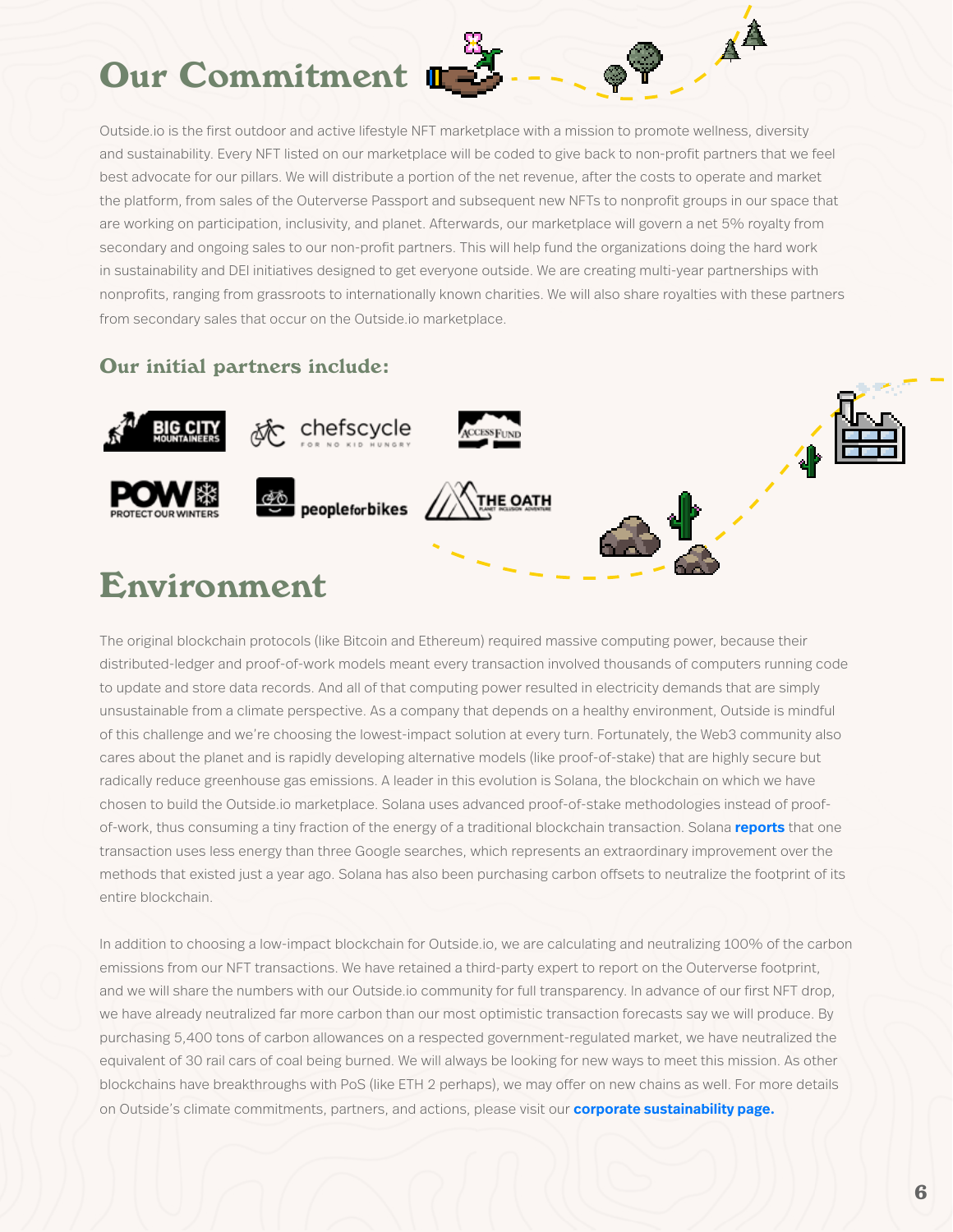

Outside.io is just the first step in our journey to become the world's leading platform for outdoor activity. We believe that tokenization and blockchain technologies will revolutionize how storytelling is created and financed, and how communities interact with content creators. We are all too aware of the downfalls of advertising-driven media, and the Outerverse is the beginning of our effort to develop other ways to connect creators and consumers of adventure storytelling.

Today, power continues to shift from platforms to creators, who already have direct relationships with their communities. This transition started at least a decade ago, when social media tore down barriers between athletecreators and their fans. First-gen social media enabled peer-to-peer communication, but never created a P2P economy. Rather, Facebook and Instagram built the most powerful media advertising companies the world has ever seen, without having to create any original content. Web2 social media own the distribution, gather free content and take 100 percent of profits created by their own user base. And, as we all know, they tracked and sold every aspect of our lives. This model generated exceptional profits but was fair to neither creators nor consumers. They are incredible value extracting machines that promise cheap distribution and awareness in return for almost total ownership of the attention and profits, but they do not give back to their communities in any meaningful way.

To better serve today's digital native – and tomorrow's – we need to build an immersive Web3 ecosystem with blockchain-based tools and services that empower creators and community members to create, own and amplify content, and to reap fair financial rewards from it.

## We believe that we can have more time outdoors, stronger communities, and technologies that inspire and enable us to lead healthy, active and meaningful lives.

We anticipate launching a dedicated creator platform in 2022. This will allow the massive pool of outdoor creators, writers and photographers who work with our brands to fund, create and publish ground-breaking stories directly with their communities. This new publishing environment will be an open creator platform that will allow any user to participate, but more importantly it will help creators retain more of the revenue from their work and ongoing royalties, and it will give back to support the outdoors, so we can all enjoy it for centuries to come.

Later in 2022 or early 2023, we hope to release an Outside coin, which could provide myriad benefits to owners. Our Outside coin will be used to reward healthy behavior with a "participate to earn" model that will motivate and delight our audience with earnings from IRL attendance at events, spending time outside, exercising, engagement with content and more. It also could allow owners to invest in creative projects across the Outside ecosystem, or to pay for premium content consumption.

Finally, we approach this endeavor with a sense of humility and partnership with our many communities across our brands. Web3 is still in a nascent stage, and no one can anticipate exactly what these technologies will look like several years from now. We will work closely with our communities, creators and a dedicated internal team to build a Web3 experience that enables people to leverage these technologies to inspire and enable more outdoor participation, more healthy eating, more connection with nature and each other, and more action to protect the planet.